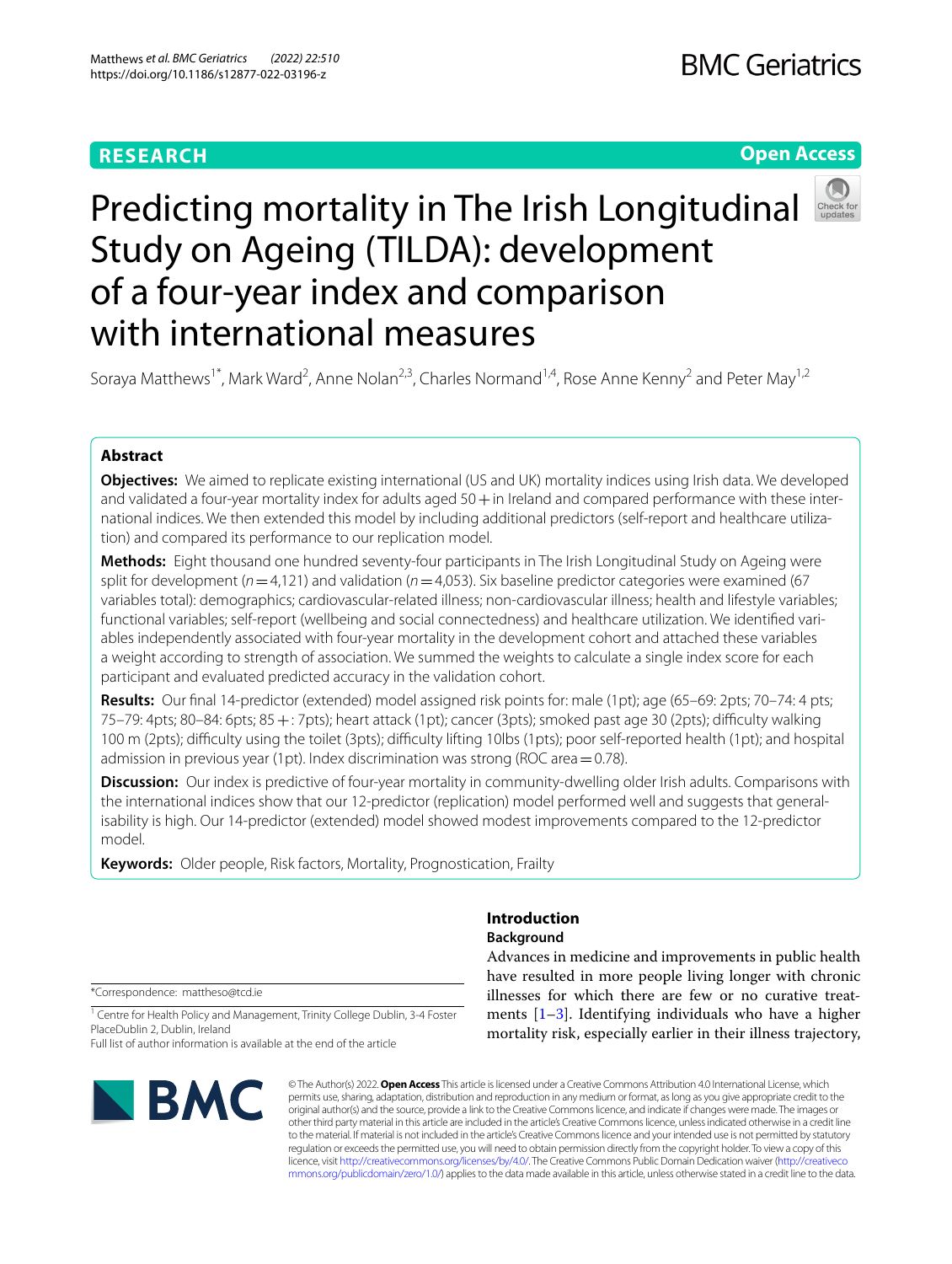can assist with reassessing goals of care, revaluating efective treatments, illness manageability, exploring psychosocial and physical issues, and initiating palliative care referral [[4,](#page-10-1) [5](#page-10-2)]. Mortality prediction also has important applications in research and policy [\[6](#page-10-3), [7](#page-10-4)].

Various prognostic indices to evaluate long-term mortality prediction exist  $[8, 9]$  $[8, 9]$  $[8, 9]$  $[8, 9]$ . The quality of such studies is variable, often due to data limitations [[10](#page-10-7)]; the strongest design is to utilise a large sample divided for derivation and validation, evaluated at baseline on a wide range of potentially relevant predictors, and followed reliably from baseline to death  $[11, 12]$  $[11, 12]$  $[11, 12]$  $[11, 12]$ . The Gateway to Global Aging family of longitudinal ageing studies offer data with these characteristics in multiple countries [[13](#page-10-10)]. In 2006 in the United States, Lee and colleagues developed a four-year mortality index for the general population of adults aged 50+using data from the Health and Retirement Study (HRS) [\[14\]](#page-10-11). Kobayashi and colleagues (2017) followed this template using the HRS's sister study English Longitudinal Study of Ageing (ELSA) to develop a ten-year mortality index for the general population of adults aged  $50+$ in England [[15\]](#page-10-12). Both indices identified the age, sex, comorbid and functional characteristics associated with mortality, assigned each characteristic points based on the strength of that association, and derived the index as the sum of these points. A key strength of this approach is simplicity and parsimony, increasing usability by others. For example, calculating scale scores of functional limitations require six or eight specifc data collection points. Such data collection is time-consuming in clinical practice and the data points may not be routinely available in data for research or policy. By identifying specifc data points that can be elicited from routine data or very quick patient interactions (e.g. need assistance toileting), investigators have derived indices that are simple for others to apply. Both reported excellent discrimination and have been widely cited.

#### **Aim and rationale**

This study aimed to develop and validate an index that predicts four-year mortality in the general population aged  $50+$  in the Republic of Ireland, using the HRS sister study The Irish Longitudinal Study on Ageing (TILDA). First, we used TILDA data to replicate methods from the mortality indices in HRS and ELSA. Second, we compared performance of the Irish, US and English indices in TILDA data to assess how important local data inputs are to predictive power. Third, we extended this approach by including additional healthcare utilization and self-report wellbeing and social connectedness variables using TILDA data. This third aim allows us to identify important additional variables that are easy to elicit in clinical practice, and/or recorded in medical fles, that are expected to be associated with mortality. For example, prior hospitalisation is a well-known risk in other screening tools [[16,](#page-10-13) [17\]](#page-10-14). Similarly, self-reported wellbeing and social connectedness have also been shown to have strong relationships with mortality risk in previous research [\[18](#page-10-15)[–21\]](#page-10-16). As healthcare utilization and selfreport wellbeing and social connectedness variables have not been employed in the HRS or ELSA mortality indices, we can assess if their inclusion improves prior prediction efforts. Our results from each of these aims can inform policy preparation and planning of future health service provision, and for epidemiological research.

#### **Methods**

#### **Study design and setting**

We conducted secondary analysis of longitudinal cohort data. We split the sample 50:50 into derivation and validation; we identifed in the derivation sample those factors associated with four-year mortality; we weighted all statistically signifcant factors according to strength of association and summed these weights so that each TILDA participant had a total index score based on their characteristics at Wave 1. We assessed performance of the index in the validation sample.

Ireland is a country of approximately 4.98 million people in north-western Europe  $[22]$ . The Republic of Ireland refers to the 26 counties that are sovereign and separate to the additional six counties (Northern Ireland) that make up the island of Ireland. Compared to other countries in the EU, the Republic of Ireland has a relatively young population [\[23\]](#page-10-18), meaning that the country will have proportionally larger numbers transitioning into older age and retirement within the next 20–30 years compared to the EU average [\[24](#page-10-19)].

#### **Participants and data sources**

TILDA is a biennial prospective nationally representative study of older adults residing in the community in the Republic of Ireland. At Wave 1 in 2009–2010, a total of 8,174 people aged  $50+$  were enrolled. These 8,174 participants comprised the eligible sample for this study, with all of our predictors taken at their Wave 1 enrolment. Full details of the TILDA study design, participant selection and data collection are available elsewhere [[25,](#page-10-20) [26](#page-10-21)].

All predictors examined in this study are taken from the computer-assisted personal interview (CAPI) conducted face-to-face in participants' place of residence at Wave 1. Questions used in this study relate to participants' demographics; cardiovascular-related illness; non-cardiovascular illness; health and lifestyle variables; functional variables; and healthcare utilization.

The outcome of interest was all-cause four-year mortality. All deaths in Ireland are recorded with the General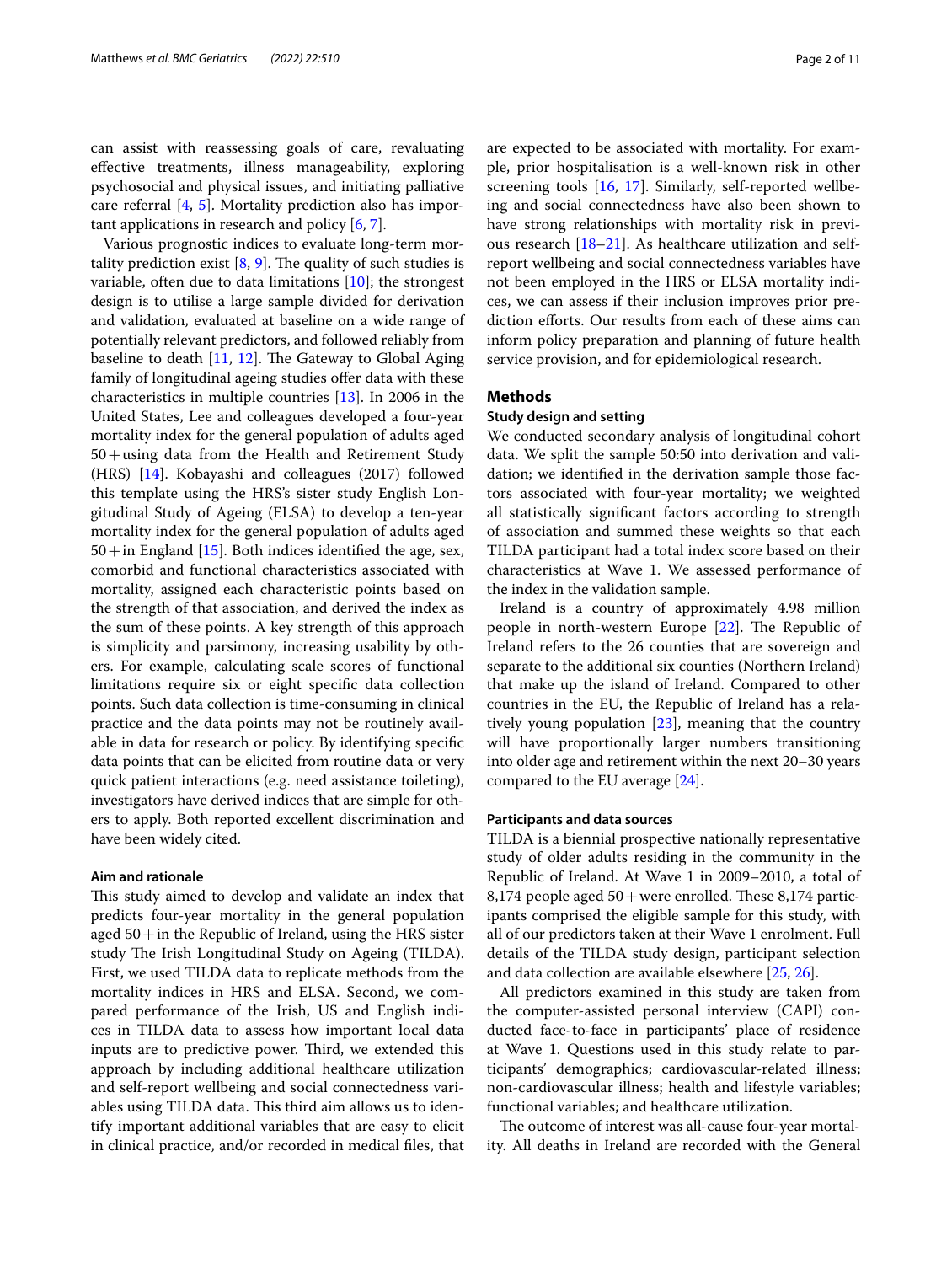Register Office (GRO), and TILDA data are linked to GRO data to March 2018, in a process detailed elsewhere [\[27](#page-10-22)]. Additionally, TILDA may learn of participant deaths after being contacted by a family member or after approaching for an interview. Therefore, for this study we have a mortality fle providing full coverage of death dates within Ireland during the study period (via GRO) and additional non-comprehensive information on deaths outside the State (from family members).

#### **Variables and data measurement**

We calculated the date 1,461 days (i.e.  $365.25 \times 4$ ) after each individual's Wave 1 CAPI was conducted and crossreferenced with the mortality fle to give each participant a binary outcome for that date  $(=1$  if died within 1,461 days;  $=0$  if alive after 1,461 days). For this study to correspond to the HRS & ELSA mortality indices, the predictors of interest to evaluate mortality risk were analysed across six main categories [\[14](#page-10-11), [15](#page-10-12)]. Table [1](#page-3-0) shows the variables that we used following the Lee et al. (2006) approach: demographics; cardiovascular (CV) related illness; non-CV diagnosis of serious illness; health and lifestyle variables; functional variables. Table [2](#page-4-0) shows additional variables that we used to extend their approach: self-report wellbeing and social connectedness, and healthcare utilization.

#### **Bias, missing data and loss to follow‑up**

With respect to external validity, bias concerns are very low. TILDA Wave 1 was sampled in a sophisticated way to represent the population of interest [\[28](#page-10-23)]. With respect to internal validity, the biggest concern was missing values, which can arise if a participant refused to respond to a question or did not know the relevant answer.

In relation to missingness, preliminary checks showed that our included predictors demonstrated either zero missingness or very low missingness  $( $0.75\%$ )$  in the total sample. There were two exceptions to this: drinking alcohol daily (16.9%) and BMI (28.2%). However, both of these variables were excluded after the initial bivariate analyses, as per Step one of our statistical methods (Supplementary Material), due to lack of statistical signifcance with the outcome. We tested the robustness of our main results to diferent imputation methods where data were missing. We frst dropped the missing subjects and second imputed age-adjusted median values. Results did not substantively change. Loss to follow-up should be low because we have full GRO coverage, but it is possible that we missed some deaths that occurred outside Ireland and that have not become apparent in later waves when we tried to conduct an interview.

#### **Statistical Methods**

We followed and then extended the template already established to develop mortality indices in HRS [\[14](#page-10-11)] and ELSA [\[15](#page-10-12)]. Our statistical methods encompassed 10 steps and are detailed fully in the Supplementary Material. Briefy, we randomly divided the 8,174 participants into development and validation cohorts. In the development sample we checked association between each Table [1](#page-3-0) predictor and outcome, frst in bivariate regressions, then in multivariable regressions, using Bayesian Information Criteria (BIC) to refne the model. We tested the fnal model in order to check stability to diferent approaches to variable selection and then allocated each predictor a number of points where the smallest coefficient was worth one point and all other coefficients were scaled accordingly. In both the development and validation samples, discrimination of the model was evaluated using the area under the receiver operating characteristic (ROC) curves in both cohorts. We then examined the effect of including Table [2](#page-4-0) variables as additional predictors in our mortality index, following the same steps. Finally, we compared the performance of our index to that those of Lee et al. (2006) [[14](#page-10-11)] and Kobayashi et al. (2017) [\[15](#page-10-12)] using the chi-square test of equality of ROC areas. All statistical analyses were conducted using StataSE 16.1 [[29](#page-10-24)].

#### **Sensitivity analyses**

For sensitivity analysis we established two and six-year mortality outcome variables for comparison. We checked sensitivity of results to missing data using diferent imputation strategies.

#### **Results**

#### **Characteristics of the sample**

In Wave 1 (2009–2010) of TILDA, 8,174 individuals aged  $50+$ completed data collection, and we divided these randomly into development  $(n=4,121)$  and validation  $(n=4,053)$  cohorts.

A total of 448 (5.5%) participants died within four years of enrolment, 217 participants in the development cohort (5.2%) and 231 participants in the validation cohort (5.7%). Descriptive characteristics of both cohorts were comparable and can be found in Tables [1](#page-3-0) and [2.](#page-4-0)

#### **Index Development**

Following Lee et al. (2006), we frst regressed every variable in Table [1](#page-3-0) on four-year mortality in bivariate regressions  $[14]$ . Associations are shown in Table [3](#page-5-0); each predictor is binary so each association represents the estimated odds that a participant died within four years of enrolment if having a value of 1 for the predictor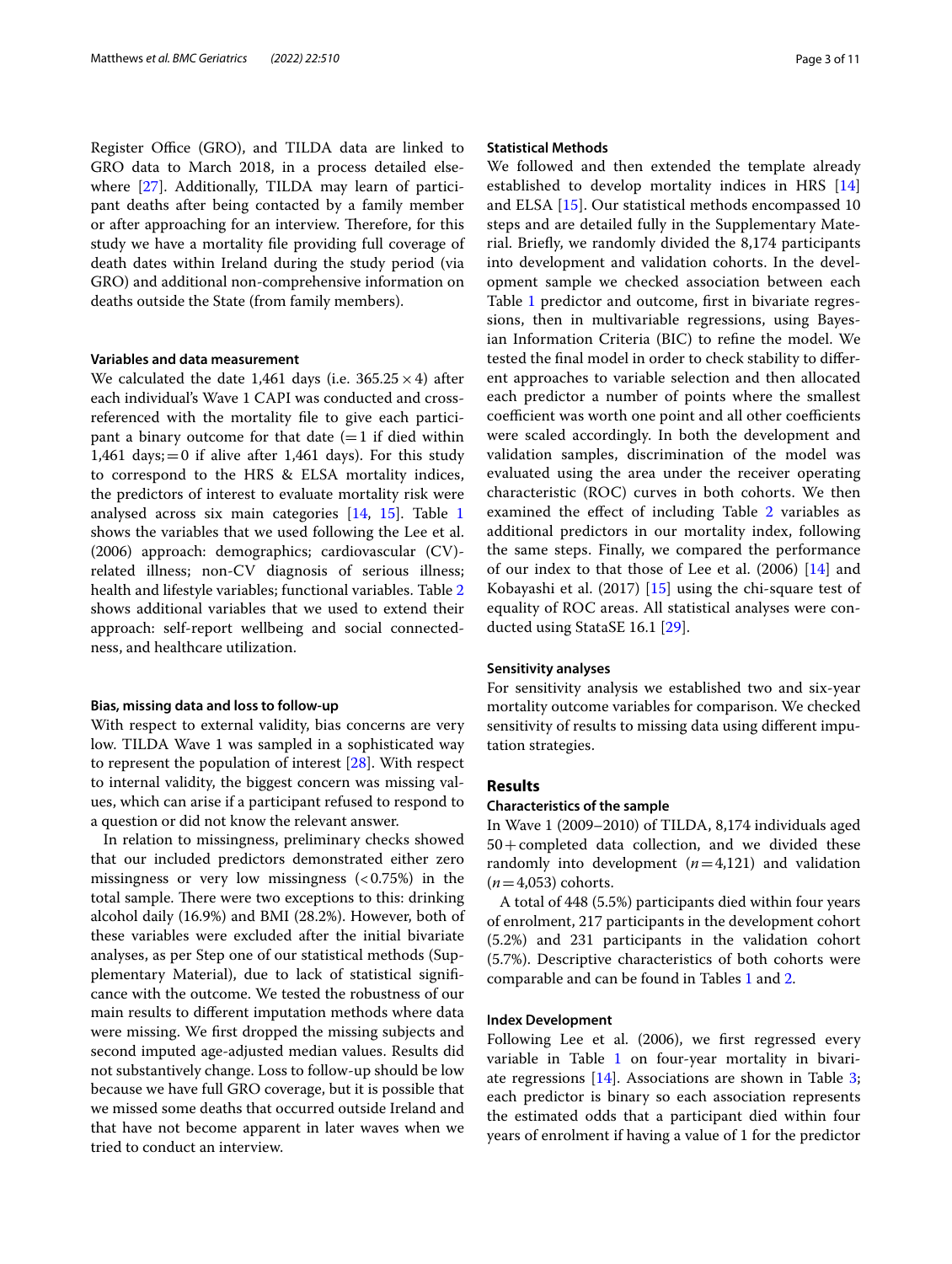# <span id="page-3-0"></span>**Table 1** Descriptive statistics for the development and validation cohorts

|                                                    |           | Development ( $N = 4,121$ ) |                | Validation ( $N = 4,053$ ) |                |
|----------------------------------------------------|-----------|-----------------------------|----------------|----------------------------|----------------|
| <b>Demographics</b>                                |           | $\boldsymbol{N}$            | $\%$           | N                          | $\%$           |
| Gender                                             | Male      | 1,887                       | 46             | 1,857                      | 46             |
| Age (Years)                                        | $50 - 54$ | 803                         | 19             | 819                        | 20             |
|                                                    | $55 - 59$ | 829                         | 20             | 822                        | 20             |
|                                                    | $60 - 64$ | 717                         | 31             | 677                        | 29             |
|                                                    | $65 - 69$ | 599                         | 15             | 600                        | 15             |
|                                                    | $70 - 74$ | 475                         | 12             | 490                        | 12             |
|                                                    | $75 - 79$ | 374                         | 9              | 341                        | 8              |
|                                                    | $80 - 84$ | 213                         | 5              | 183                        | 5              |
|                                                    | $85 +$    | 110                         | 3              | 121                        | 3              |
| Cardiovascular (CV) Illness                        |           |                             |                |                            |                |
| Heart attack                                       |           | 186                         | 5              | 192                        | 5              |
| Chronic heart failure                              |           | 49                          | $\mathbf{1}$   | 38                         | $\mathbf{1}$   |
| Stroke                                             |           | 61                          | $\mathbf{1}$   | 72                         | $\overline{2}$ |
| Angina                                             |           | 233                         | 6              | 216                        | 5              |
| Arrhythmia                                         |           | 578                         | 14             | 534                        | 13             |
| High cholesterol                                   |           | 1,596                       | 39             | 1,515                      | 37             |
| High blood pressure                                |           | 1,561                       | 38             | 1,470                      | 36             |
| <b>Non-CV Serious Illness</b>                      |           |                             |                |                            |                |
| <b>Diabetes</b>                                    |           | 323                         | 8              | 311                        | 8              |
| Cancer                                             |           | 230                         | 6              | 282                        | 7              |
| Lung disease                                       |           | 175                         | $\overline{4}$ | 155                        | $\overline{4}$ |
| Dementia                                           |           | 9                           | $\mathbf 0$    | 6                          | 0              |
| Psychological/Emotional problems                   |           | 335                         | 8              | 358                        | 9              |
| Arthritis                                          |           | 1,112                       | 27             | 1,143                      | 28             |
| <b>Health Behaviour</b>                            |           |                             |                |                            |                |
| Smoked past age 30                                 |           | 1,096                       | 27             | 1,082                      | 27             |
| Smoke currently                                    |           | 749                         | 18             | 741                        | 18             |
| Ever smoked                                        |           | 2312                        | 56             | 2295                       | 57             |
| Drink alcohol daily                                |           | 223                         | $\overline{7}$ | 214                        | 6              |
| Often troubled by pain                             |           | 1,466                       | 36             | 1,430                      | 35             |
| Fallen in last year                                |           | 808                         | 20             | 775                        | 19             |
| Incontinence in last year                          |           | 520                         | 13             | 504                        | 12             |
| Visual impairment                                  |           | 689                         | 17             | 684                        | 17             |
| Hearing impairment                                 |           | 88                          | $\overline{2}$ | 106                        | 3              |
| <b>Functional Variables</b>                        |           |                             |                |                            |                |
| Activities of daily living difficulty              |           |                             |                |                            |                |
| Bathing                                            |           | 129                         | 3              | 142                        | $\overline{4}$ |
| Using the toilet                                   |           | 38                          | $\mathbf{1}$   | 53                         |                |
| Eating                                             |           | 24                          | 1              | 34                         |                |
|                                                    |           | 43                          | 1              | 54                         | 1              |
| Walking across a room                              |           | 245                         | 6              | 271                        | 7              |
| Dressing<br>Getting out of bed                     |           | 74                          | $\overline{2}$ | 76                         | 2              |
|                                                    |           |                             |                |                            |                |
| Instrumental Activities of daily living difficulty |           |                             |                |                            |                |
| Using the phone                                    |           | 26                          | $\mathbf{1}$   | 32                         | -1             |
| Shopping for groceries                             |           | 147                         | 4              | 170                        | 4              |
| Preparing meals                                    |           | 83                          | $\overline{2}$ | 109                        | 3              |
| Taking medication                                  |           | 34                          | -1             | 51                         |                |
| Managing money                                     |           | 50                          |                | 77                         | 2              |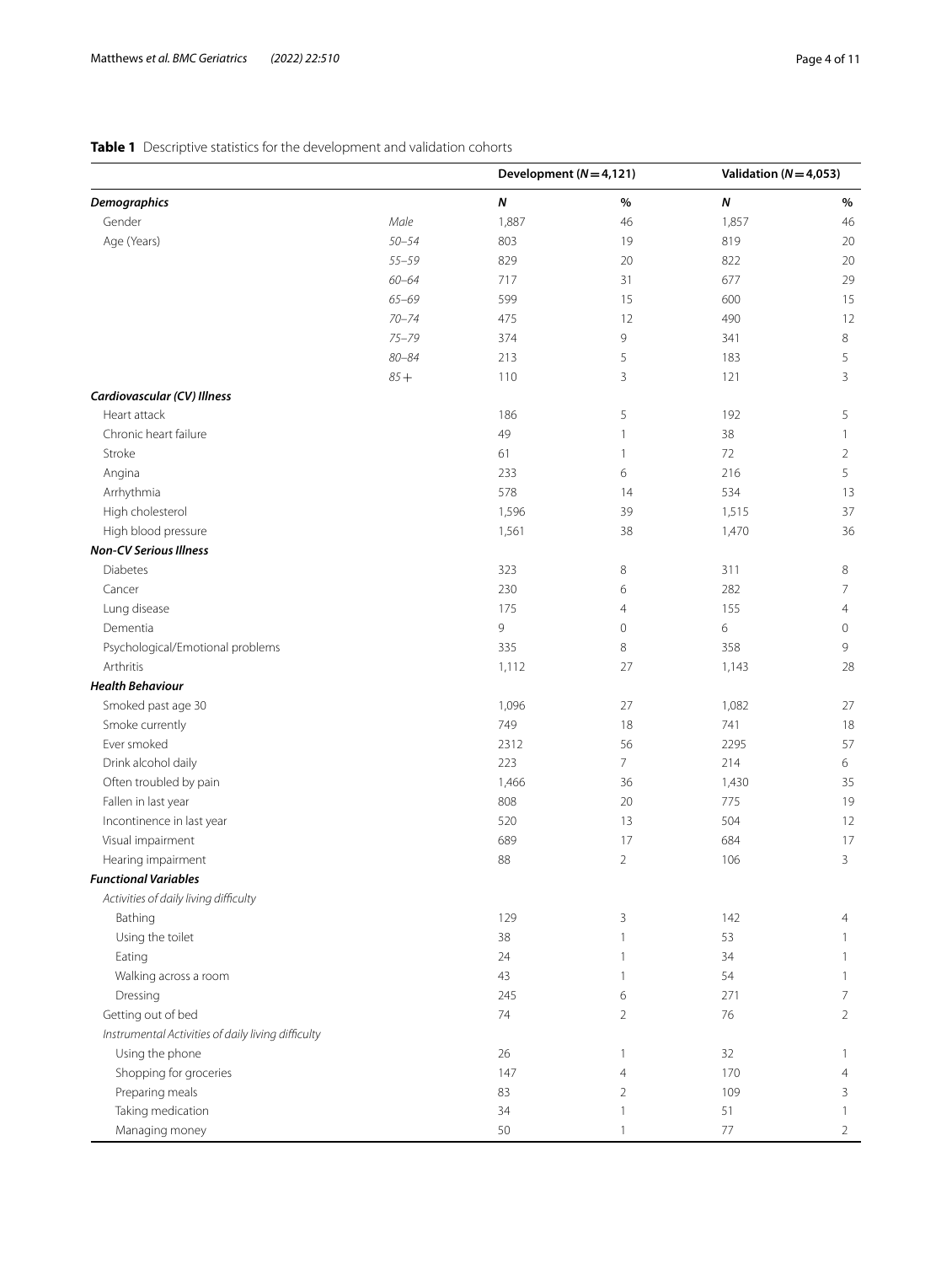|                                           | Development $(N=4,121)$ |                | Validation ( $N = 4.053$ ) |                |
|-------------------------------------------|-------------------------|----------------|----------------------------|----------------|
| Doing household chores                    | 185                     | $\overline{4}$ | 211                        | 5              |
| Other measures of functional difficulties |                         |                |                            |                |
| Walking 100 m                             | 303                     | 7              | 298                        | 7              |
| Climbing 1 flight of stairs               | 302                     |                | 331                        | 8              |
| Climbing several flights of stairs        | 1,245                   | 30             | 1,250                      | 31             |
| Pushing/pulling heavy objects             | 534                     | 13             | 507                        | 13             |
| Getting out of bed                        | 74                      | 2              | 76                         | $\overline{2}$ |
| Vigorous physical exercise in last week   | 1,046                   | 25             | 1,026                      | 25             |
| Lifting 10lbs                             | 786                     | 19             | 710                        | 18             |
| Stooping, crouching, kneeling             | 1,129                   | 27             | 1,133                      | 28             |
| Reach above shoulders                     | 304                     | 7              | 347                        | 9              |
| Picking up a coin                         | 151                     | 4              | 180                        | $\overline{4}$ |
| Getting up from a chair                   | 698                     | 17             | 772                        | 19             |
| Sitting for long periods of time          | 425                     | 10             | 461                        | 11             |

#### <span id="page-4-0"></span>**Table 2** Descriptive statistics for the additional self-report variables

|                                                                              | Development $(N=4,121)$ |                 | Validation ( $N = 4,053$ ) |      |
|------------------------------------------------------------------------------|-------------------------|-----------------|----------------------------|------|
|                                                                              | N                       | $\frac{0}{0}$   | N                          | $\%$ |
| <b>Self-Report Wellbeing</b>                                                 |                         |                 |                            |      |
| Described physical health as 'poor'                                          | 198                     | 5               | 219                        | 5    |
| Described mental health as 'poor'                                            | 53                      |                 | 66                         |      |
| Reported having a long-term health problem, illness, disability or infirmity | 1,556                   | 38              | 1,575                      | 39   |
| Sleep is restless all the time                                               | 288                     |                 | 314                        | 8    |
| Difficulty falling asleep all the time                                       | 423                     | 10 <sup>2</sup> | 459                        | 11   |
| Feel depressed all the time                                                  | 55                      |                 | 58                         |      |
| <b>Self-Report Social Connectedness</b>                                      |                         |                 |                            |      |
| Feel lonely all the time                                                     | 89                      | 2               | 85                         | 2    |
| Participates in sports/social groups                                         | 1,978                   | 48              | 1,917                      | 47   |
| Has zero relatives they feel close to                                        | 486                     | 12              | 495                        | 12   |
| Has zero friends they feel close to                                          | 461                     | 11              | 404                        | 10   |
| <b>Healthcare Utilisation</b>                                                |                         |                 |                            |      |
| More than 50% chance of moving into nursing home in next 5yrs                | 143                     | 4               | 144                        | 4    |
| More than 50% chance of developing cognitive problems aged 75 +              | 2,778                   | 92              | 2,711                      | 92   |
| More than 1 ED or inpatient admission in last year                           | 835                     | 20              | 885                        | 22   |

versus having a value of 0 for the predictor. Of the 52 predictors, 42 were signifcantly associated with mortality risk in bivariate regression.

We entered these predictors into a multivariable regression using stepwise backward selection and the model retained 20 signifcant predictors of mortality. Following stability checks forwards and backwards, testing the stability of the list of predictors on statistical signifcance and BIC, our model using the Lee/ Kobayashi approach included gender, age; diagnoses of heart attack and cancer; being a smoker past age 30; and difficulty walking 100 m, using the toilet and lifting 10lbs (Table [4\)](#page-6-0).

We then checked whether this index was further improved by the inclusion of self-report wellbeing and social connectedness variables, and health care utilization predictors that are recorded in the TILDA survey and may be hypothesised as associated with mortality (Table [2](#page-4-0)). We performed a multivariable regression with the predictors identifed using the Lee/Kobayashi approach and each additional predictor in turn, assessing model performance on BIC. Two predictors improved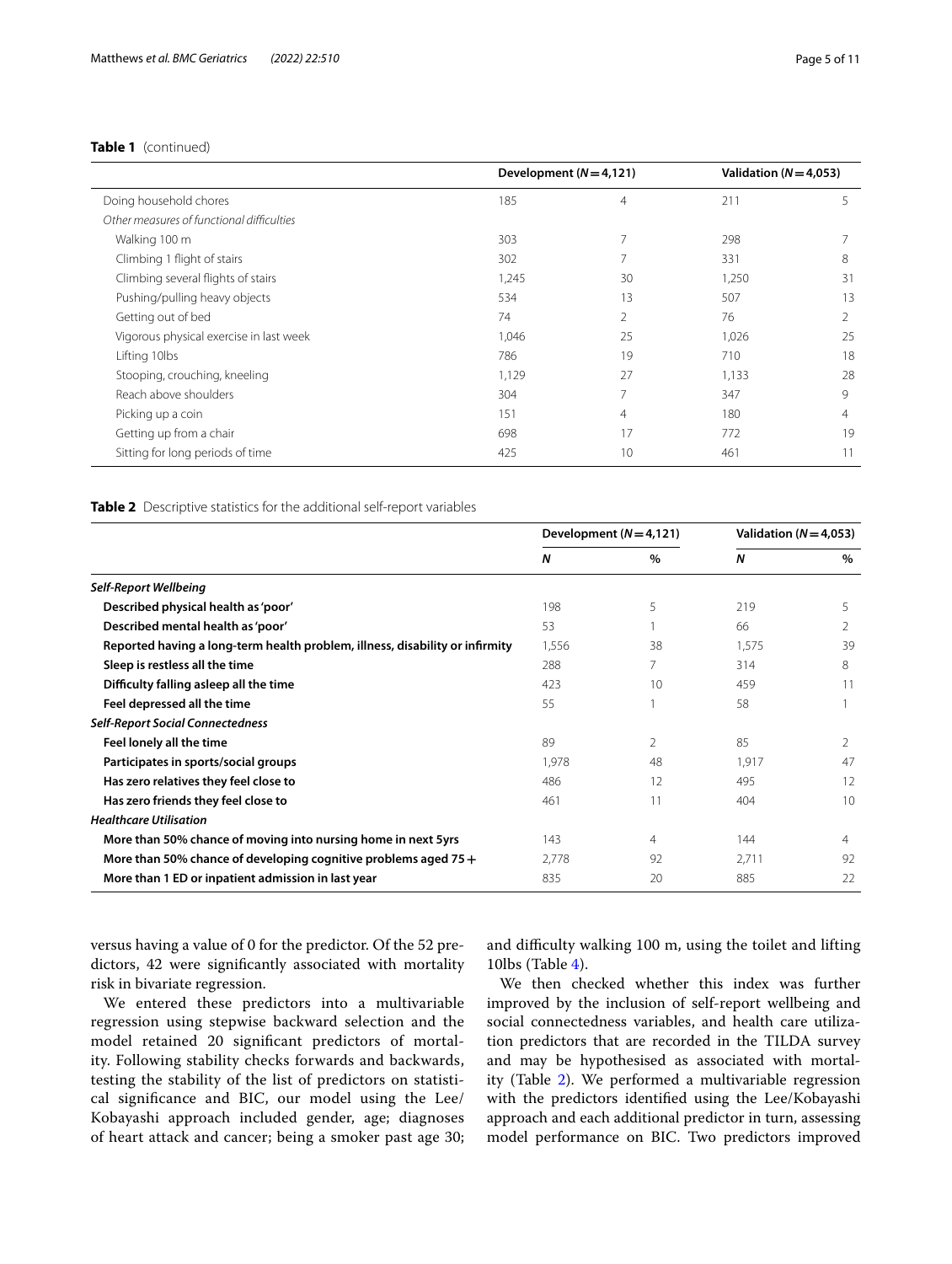# <span id="page-5-0"></span>**Table 3** Bivariate analysis of risk factors and 4-year mortality in development cohort

|                                  |           | N(%)     | No. of Deaths for each predictor | <b>Odds Ratio</b> | 95%<br>Confidence<br><b>Interval</b> |
|----------------------------------|-----------|----------|----------------------------------|-------------------|--------------------------------------|
| <b>Demographics</b>              |           |          |                                  |                   |                                      |
| Gender                           | Female    | 102(47)  |                                  | 1.0               |                                      |
|                                  | Male      | 115 (53) |                                  | 1.4               | $(1.0 - 1.8)$                        |
| Age (Years)                      | $50 - 54$ | 6(3)     |                                  | 0.1               | $(0.05 - 0.3)$                       |
|                                  | $55 - 59$ | 18(8)    |                                  | 0.3               | $(0.2 - 0.6)$                        |
|                                  | $60 - 64$ | 14(6)    |                                  | 0.3               | $(0.2 - 0.5)$                        |
|                                  | $65 - 69$ | 25(12)   |                                  | 0.8               | $(0.5 - 1.2)$                        |
|                                  | $70 - 74$ | 41 (19)  |                                  | 1.9               | $(1.3 - 2.7)$                        |
|                                  | $75 - 79$ | 44 (20)  |                                  | 2.8               | $(1.9 - 3.9)$                        |
|                                  | $80 - 84$ | 34(16)   |                                  | 3.9               | $(2.6 - 5.7)$                        |
|                                  | $85 +$    | 35(16)   |                                  | 9.8               | $(6.4 - 15.1)$                       |
| CV diagnoses                     |           | Present  | Absent                           |                   |                                      |
| Heart attack                     |           | 29(13)   | 187 (86)                         | 3.7               | $(2.4 - 5.6)$                        |
| Chronic heart failure            |           | 7(3)     | 209 (96)                         | 3.1               | $(1.4 - 6.9)$                        |
| Stroke                           |           | 8(4)     | 208 (96)                         | 2.8               | $(1.3 - 5.9)$                        |
| Angina                           |           | 32(15)   | 184 (85)                         | 3.2               | $(2.1 - 4.8)$                        |
| Arrythmia                        |           | 49 (23)  | 167(77)                          | 1.9               | $(1.3 - 2.6)$                        |
| High cholesterol                 |           | 70 (32)  | 146 (67)                         | 0.7               | $(0.6 - 1.0)$                        |
| High blood pressure              |           | 104(48)  | 112(52)                          | 1.6               | $(1.2 - 2.1)$                        |
| <b>Non-CV</b> diagnoses          |           | Present  | Absent                           |                   |                                      |
| Diabetes                         |           | 32(15)   | 184 (85)                         | 2.2               | $(1.5 - 3.2)$                        |
| Cancer                           |           | 36(17)   | 181 (83)                         | 3.8               | $(2.6 - 5.6)$                        |
| Lung disease                     |           | 24 (11)  | 193 (89)                         | 3.1               | $(2.0 - 4.9)$                        |
| Dementia                         |           | 4(2)     | 213 (98)                         | 14.6              | $(3.9 - 54.9)$                       |
| Psychological/Emotional problems |           | 13(6)    | 204 (94)                         | 0.7               | $(0.4 - 1.3)$                        |
| Arthritis                        |           | 77 (35)  | 140 (65)                         | 1.5               | $(1.1 - 2.0)$                        |
| <b>Health Behaviour</b>          |           | Yes      | No                               |                   |                                      |
| Smoked past age 30               |           | 99 (46)  | 117 (54)                         | 1.7               | $(1.2 - 2.3)$                        |
| Smoke currently                  |           | 58 (27)  | 159 (73)                         | 2.5               | $(1.9 - 3.2)$                        |
| Ever smoked                      |           | 143 (66) | 74 (34)                          | 1.5               | $(1.2 - 2.1)$                        |
| Often troubled by pain           |           | 82 (38)  | 135 (62)                         | $\mathbf{1}$      | $(0.8 - 1.5)$                        |
| Drink alcohol daily              |           | 11(5)    | 147 (68)                         | 1.1               | $(0.6 - 2.0)$                        |
| Fallen in last year              |           | 58 (27)  | 159 (73)                         | 1.5               | $(1.1 - 2.1)$                        |
| Incontinence in last year        |           | 41 (19)  | 172 (79)                         | 1.7               | $(1.2 - 2.4)$                        |
| Visual impairment                |           | 85 (39)  | 132 (61)                         | 3.5               | $(2.6 - 4.7)$                        |
| Hearing impairment               |           | 7(3)     | 210 (97)                         | 1.6               | $(0.7 - 3.5)$                        |
| Functional-'Difficulty with'     |           | Yes      | No                               |                   |                                      |
| Bathing                          |           | 26(12)   | 191 (88)                         | 5.0               | $(3.2 - 7.9)$                        |
| Using the toilet                 |           | 13(6)    | 204 (94)                         | 9.9               | $(5.0 - 19.6)$                       |
| Eating                           |           | 8(4)     | 209 (96)                         | 9.3               | $(3.9 - 22.0)$                       |
| Walking across a room            |           | 11(5)    | 206 (95)                         | 6.5               | $(3.2 - 13.0)$                       |
| Dressing                         |           | 29 (13)  | 188 (87)                         | 2.6               | $(1.7 - 4.0)$                        |
| Getting out of bed               |           | 18(8)    | 199 (92)                         | 6.2               | $(3.6 - 10.8)$                       |
| Using the phone                  |           | 7(3)     | 210 (97)                         | 6.8               | $(2.8 - 16.4)$                       |
| Shopping for groceries           |           | 35 (16)  | 182 (84)                         | 6.5               | $(4.3 - 9.8)$                        |
| Preparing meals                  |           | 29(13)   | 188 (87)                         | 11.0              | $(6.8 - 17.7)$                       |
| Taking medication                |           | 11(5)    | 206 (95)                         | 9.0               | $(4.3 - 18.7)$                       |
| Managing money                   |           | 11(5)    | 206 (95)                         | 5.3               | $(2.7 - 10.5)$                       |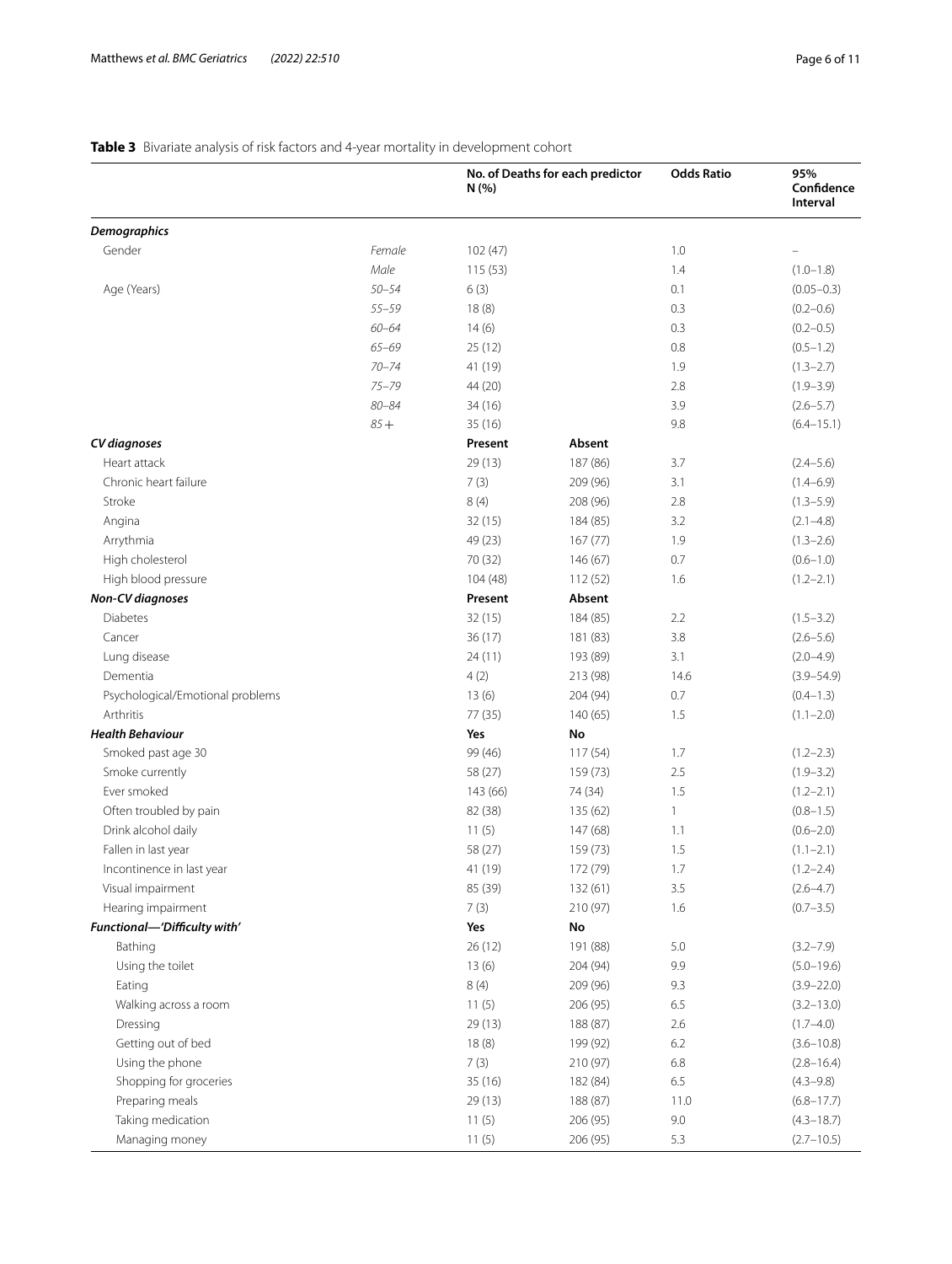### **Table 3** (continued)

|                                         | N(%)     | No. of Deaths for each predictor | <b>Odds Ratio</b> | 95%<br>Confidence<br>Interval |
|-----------------------------------------|----------|----------------------------------|-------------------|-------------------------------|
| Doing household chores                  | 40 (18)  | 177 (82)                         | 5.9               | $(4.0 - 8.6)$                 |
| Walking 100 m                           | 65 (30)  | 152 (70)                         | 6.6               | $(4.8 - 9.1)$                 |
| Climbing 1 flight of stairs             | 59 (27)  | 158 (73)                         | 5.6               | $(4.1 - 7.8)$                 |
| Climbing several flights of stairs      | 133 (61) | 84 (39)                          | 4.0               | $(3.0 - 5.3)$                 |
| Pushing/pulling heavy objects           | 67(31)   | 150 (69)                         | 3.3               | $(2.4 - 4.5)$                 |
| Vigorous physical exercise in last week | 21(10)   | 196 (90)                         | 0.3               | $(0.2 - 0.5)$                 |
| Lifting 10lbs                           | 95 (44)  | 122 (56)                         | 3.6               | $(2.7 - 4.8)$                 |
| Stooping, crouching, kneeling           | 105 (48) | 112(52)                          | 2.6               | $(2.0 - 3.5)$                 |
| Reach above shoulders                   | 33(15)   | 184 (85)                         | 7.4               | $(1.6 - 3.6)$                 |
| Picking up a coin                       | 21(10)   | 196 (90)                         | 3.1               | $(1.9 - 5.0)$                 |
| Getting up from a chair                 | 61(28)   | 156 (72)                         | 2.0               | $(1.5 - 2.7)$                 |
| Sitting for long periods of time        | 33(15)   | 184 (85)                         | 1.6               | $(1.1 - 2.4)$                 |

Due to missing data, the sum of deaths for each variable may vary

<span id="page-6-0"></span>**Table 4** Independent risk factors for 4-year mortality in the development cohort (*N*=4,121) in the multivariable analysis

| <b>Risk Factor</b>                                    | Adjusted OR (95% CI)* 12<br><b>Predictor Model</b> | Points         | Adjusted OR (95% CI)* 14<br><b>Predictor Model</b> | <b>Points</b>  |
|-------------------------------------------------------|----------------------------------------------------|----------------|----------------------------------------------------|----------------|
| <b>Demographics</b>                                   |                                                    |                |                                                    |                |
| Male                                                  | $1.5(1.1-2.1)$                                     | 1              | $1.5(1.1-2.1)$                                     | 1              |
| Age 65-69                                             | $2.5(1.5-4.2)$                                     | $\overline{2}$ | $2.5(1.5-4.2)$                                     | 2              |
| Age 70-74                                             | $4.6(2.9 - 7.4)$                                   | 4              | $4.7(2.9 - 7.6)$                                   | 4              |
| Age 75-79                                             | $5.9(3.6-9.5)$                                     | 4              | $6.0(3.7-9.8)$                                     | 4              |
| Age 80-84                                             | $10.7(6.4 - 17.9)$                                 | 5              | $11.2(6.7-18.8)$                                   | 6              |
| Age $85+$                                             | 20.6 (11.9-35.7)                                   | 7              | 23.9 (13.7-41.6)                                   | 7              |
| Cardiovascular (CV) Illness                           |                                                    |                |                                                    |                |
| <b>Heart Attack</b>                                   | $1.9(1.2 - 3.1)$                                   | 1              | $1.8(1.1-2.9)$                                     |                |
| Non-CV diagnosis of serious illness                   |                                                    |                |                                                    |                |
| Cancer                                                | $3.5(2.3-5.5)$                                     | 3              | $3.3(2.1-5.1)$                                     | 3              |
| <b>Other Health &amp; Lifestyle Factors</b>           |                                                    |                |                                                    |                |
| Smoked past age 30                                    | $2.2(1.6-3.6)$                                     | $\overline{2}$ | $2.2(1.6-2.9)$                                     | $\overline{2}$ |
| Functional Variables-'Difficulty with'                |                                                    |                |                                                    |                |
| Activities of daily living                            |                                                    |                |                                                    |                |
| <b>Walk 100 m</b>                                     | $2.4(1.6-3.5)$                                     | 2              | $2.1(1.4-3.1)$                                     | 2              |
| Using the toilet                                      | $3.5(1.5-8.1)$                                     | 3              | $3.2(1.4-5.4)$                                     | 3              |
| Other measures of functional difficulties             |                                                    |                |                                                    |                |
| <b>Lifting 10lbs</b>                                  | $1.8(1.3-2.5)$                                     | 1              | $1.6(1.1-2.3)$                                     |                |
| <b>Self-Report Wellbeing</b>                          |                                                    |                |                                                    |                |
| Described physical health as 'poor'                   |                                                    |                | $1.7(1.1-2.8)$                                     |                |
| <b>Healthcare Utilization</b>                         |                                                    |                |                                                    |                |
| More than 1 ED or inpatient admission in<br>last year |                                                    |                | $1.7(1.2 - 2.4)$                                   |                |
| <b>ROC</b>                                            |                                                    |                |                                                    |                |
| <b>Development cohort</b>                             | 0.816                                              |                | 0.825                                              |                |
| <b>Validation cohort</b>                              | 0.774                                              |                | 0.783                                              |                |

*CI* confdence interval, *OR* odds ratio. Each OR was adjusted for the other risk factors in the table. \*For age, the reference group is those aged 50–64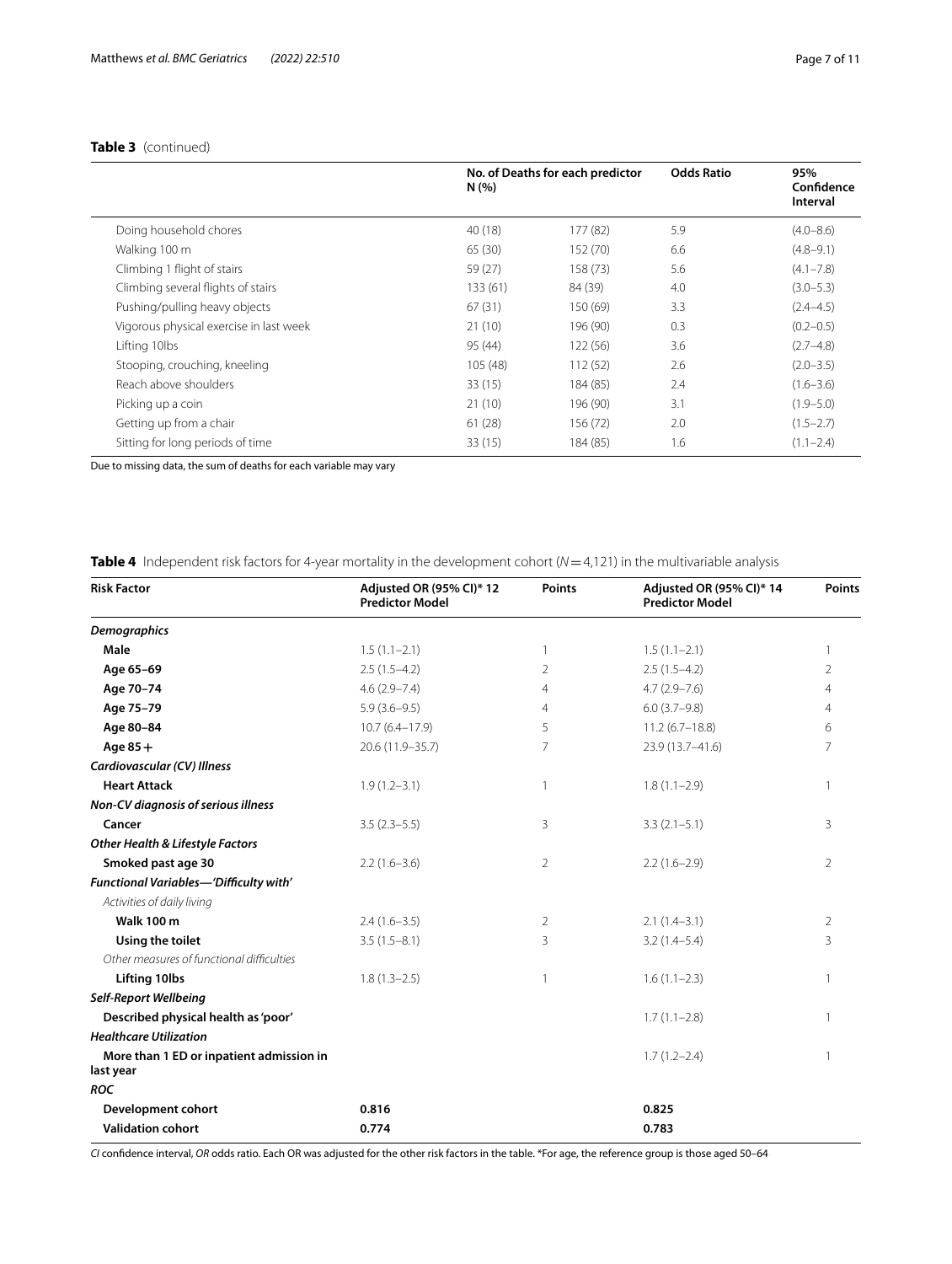BIC performance: self-reported physical health described as poor, and hospital admission (ED or inpatient) in the last 12 months. When both variables were added together in a 14-variable model, this further improved BIC and all variables were significant at  $p < 0.05$ . The 14-predictor model improved discriminatory power in development and validation cohorts (ROC=0.825 and  $ROC = 0.783$ , respectively), compared to the 12-predictor model ( $ROC = 0.816$  and  $ROC = 0.774$ ).

This model, presented in Table [4](#page-6-0), is our final four-year mortality index for the Republic of Ireland. A risk score is calculated for each participant by adding the points for each risk factor present using the point system in Table [4](#page-6-0). Within the 14-predictor model, the lowest score available is 0 points and highest is 22 points. A 65-year-old (2 points) male (1 point) who smoked past age 30 (2 points), has cancer (3 points) and has difficulty walking 100 m (1) point), but no other diagnoses or problems listed, would have a risk score of nine points (Table [4](#page-6-0)).

#### **Model performance, risk stratifcation and international comparisons**

For accurate comparisons, we evaluated the original 12-predictor model within the development and validation cohorts, and used that model to compare performances to that of the Lee et al. (2006) [\[14](#page-10-11)] and Kobayashi et al.  $(2017)$   $[15]$  $[15]$  indices (Table [5\)](#page-7-0). The point-based model showed excellent discrimination, with a ROC area of 0.816 in the development cohort and 0.774 in the validation cohort. Our model also showed great discrimination compared to the Lee et al. (2006) [[14](#page-10-11)] and Kobayashi et al. (2017) [[15\]](#page-10-12) indices (0.784 and 0.779, respectively). Mortality rates ranged from<1% (3/741; development cohort), 1% (5/720; validation cohort),<1% (0/372; Lee et al., 2006) and 1% (2/393; Kobayashi et al., 2017) at the 0 point level to 75% (3/4; development cohort), 43% (3/7; validation cohort), 35% (8/23; Lee et al., 2006), and 9% (8/94; Kobayashi et al., 2017) at the  $\geq$  14 point level.

#### **Risk stratifcation by points and age groups**

We evaluated the point scores for three diferent age groups using the 14-predictor model and found that discrimination power was satisfactory within each group within the development cohort (Fig.  $1$ ). The ROC area for age 50–64 was 0.696, age 65–74 was 0.673, and age  $75+$  was 0.660. We interpreted these results as indicating the 14-predictor index has similar predictive power across the age distribution of our sample.

#### **Discussion**

#### **Key results**

We developed and validated a predictive index for fouryear mortality in Ireland using high-quality longitudinal survey data of community-dwelling people aged over 50. Our aims of replicating and extending prior mortality indices were achieved. The 12-predictor replication model showed good discriminatory power within our

<span id="page-7-0"></span>**Table 5** Validation of the prognostic index: comparing the 12-predictor model performance by point score and comparing our index to the performances of the Lee et al. (2006) & Kobayashi et al. (2017) indices

|                    | No. of individuals who died/No. of individuals at risk (%) |                          |                   |                         |  |  |
|--------------------|------------------------------------------------------------|--------------------------|-------------------|-------------------------|--|--|
| <b>Point Score</b> | <b>Development Cohort</b>                                  | <b>Validation Cohort</b> | Lee et al. (2006) | Kobayashi et al. (2017) |  |  |
| 0                  | 3/741 (< 1)                                                | 5/720(1)                 | $0/372 \le 1$     | 2/393(1)                |  |  |
|                    | 6/815(1)                                                   | 9/786(1)                 | 5/379(1)          | 4/439(1)                |  |  |
| 2                  | 7/427(2)                                                   | 10/445(2)                | 10/785(1)         | 9/523(2)                |  |  |
| 3                  | 11/554(2)                                                  | 21/548(4)                | 14/610(2)         | 18/676(3)               |  |  |
| 4                  | 13/378(3)                                                  | 13/337(4)                | 26/542(5)         | 8/306(3)                |  |  |
| 5                  | 30/429(7)                                                  | 31/466(7)                | 17/436(4)         | 16/418(4)               |  |  |
| 6                  | 23/222 (10)                                                | 28/211 (13)              | 21/307(7)         | 8/213(4)                |  |  |
| 7                  | 33/219 (15)                                                | 22/184 (12)              | 38/241 (16)       | 26/373(7)               |  |  |
| 8                  | 25/131 (19)                                                | 29/147 (20)              | 18/122 (15)       | 12/170(7)               |  |  |
| 9                  | 18/75 (24)                                                 | 19/78 (24)               | 17/91 (19)        | 35/209 (17)             |  |  |
| 10                 | 20/64(31)                                                  | 24/62 (39)               | 20/58 (34)        | 13/92 (14)              |  |  |
| 11                 | 10/24(42)                                                  | 9/29(31)                 | 10/32(31)         | 17/64(27)               |  |  |
| 12                 | 6/11(56)                                                   | 5/9(56)                  | 18/40 (45)        | 11/51(22)               |  |  |
| 13                 | 8/14(57)                                                   | 2/15(13)                 | 6/15(40)          | 10/32(31)               |  |  |
| >14                | 3/4(75)                                                    | 3/7(43)                  | 8/23(35)          | 8/94(9)                 |  |  |
| ROC Area           | 0.816                                                      | 0.774                    | 0.784             | 0.779                   |  |  |

*ROC* receiver operating characteristic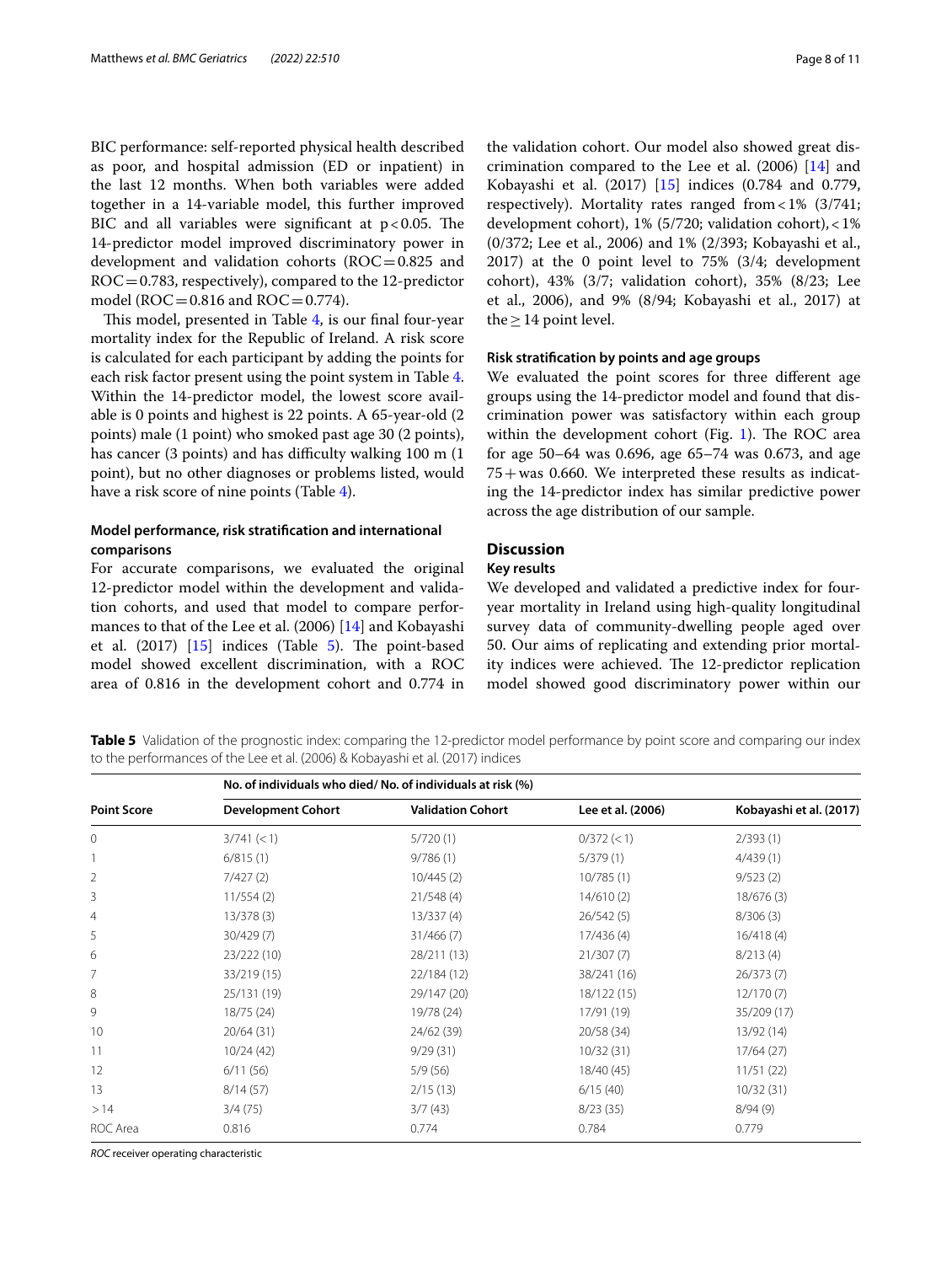

<span id="page-8-0"></span>development and validation cohorts, and performed well when compared to with the  $US[14]$  $US[14]$  $US[14]$  and  $UK[15]$  $UK[15]$  indices. The final 14-predictor extended model showed only small improvements in discriminatory power within development and validation cohorts (Table [4](#page-6-0)), and similar accuracy across diferent age groups (Fig. [1](#page-8-0)). Our approach followed closely prior mortality prediction efforts in the US [[14](#page-10-11)] and England [[15\]](#page-10-12). Our index structure exhibited a high level of consistency with those, incorporating age, gender, diagnoses of disease and functional limitations. Functional limitations data are critical to the success of these indices because they capture aspects of the severity of disease, supplementing the information in a binary diagnosis variable and thus improving on the predictive power of comorbidity indices. We extended the approach of those prior indices to include additional self-report wellbeing and social connectedness variables and healthcare utilization variables, but these resulted in only a modest improvement in model performance. While multiple studies have shown that health care use and self-reported health are signifcantly associated with mortality, they do not in our data substantively improve eforts to address the prediction problem. As such our results are consistent with literature elsewhere: improving the specifcity of prediction tools likely requires data points that are not routinely collected [[30\]](#page-10-25).

Comparing the composition of diferent indices showed diferences with both the US (where BMI, diabetes and lung disease were all risk factors) and with England (where lung disease and lack of physical activity were risk factors). There were also differences in the specific functional limitations that ended up in each model. However, when we evaluated the HRS and ELSA indices in our validation sample, all three indices had very similar performance (Table [5](#page-7-0)). International generalisability appears high, and the relevance of specifc functional limitations appears low provided functional capacity is captured.

Our index may have applications in care, research and policy. In clinical settings, it is a simple guide to discriminating between individuals at low and high risk of mortality. An individual's prognosis may be important for targeting treatments, particularly those with a long benefts horizon, e.g. cancer screening; for lifestyle advice; and for prompting goals-of-care discussions and advance care directives [\[9](#page-10-6), [31](#page-10-26)]. In research, prognosis may be an important factor in designing trials and sampling in observational studies [\[7](#page-10-4)]. It is also a potentially powerful predictor of outcomes. For example, it is well-established that proximity to death drives health care use but this is seldom controlled for prospectively [[32\]](#page-10-27). In policy, quantifying mortality risk is critical to accurate estimation of clinical benefts and health care costs. For example, eforts to estimate the population-level health efects of the Coronavirus-19 pandemic require detailed risk stratifcation that goes beyond age and gender adjustment to capture mortality and morbidity [[33](#page-10-28)].

#### **Limitations**

Four-year mortality from TILDA baseline was 5.5%, compared to 12% in the HRS study for the same period and 25% for the ten-year mortality outcome studied in ELSA. Given the comprehensive linkage with death data in Ireland in the study period, this diference is most plausibly explained by the TILDA sample being younger and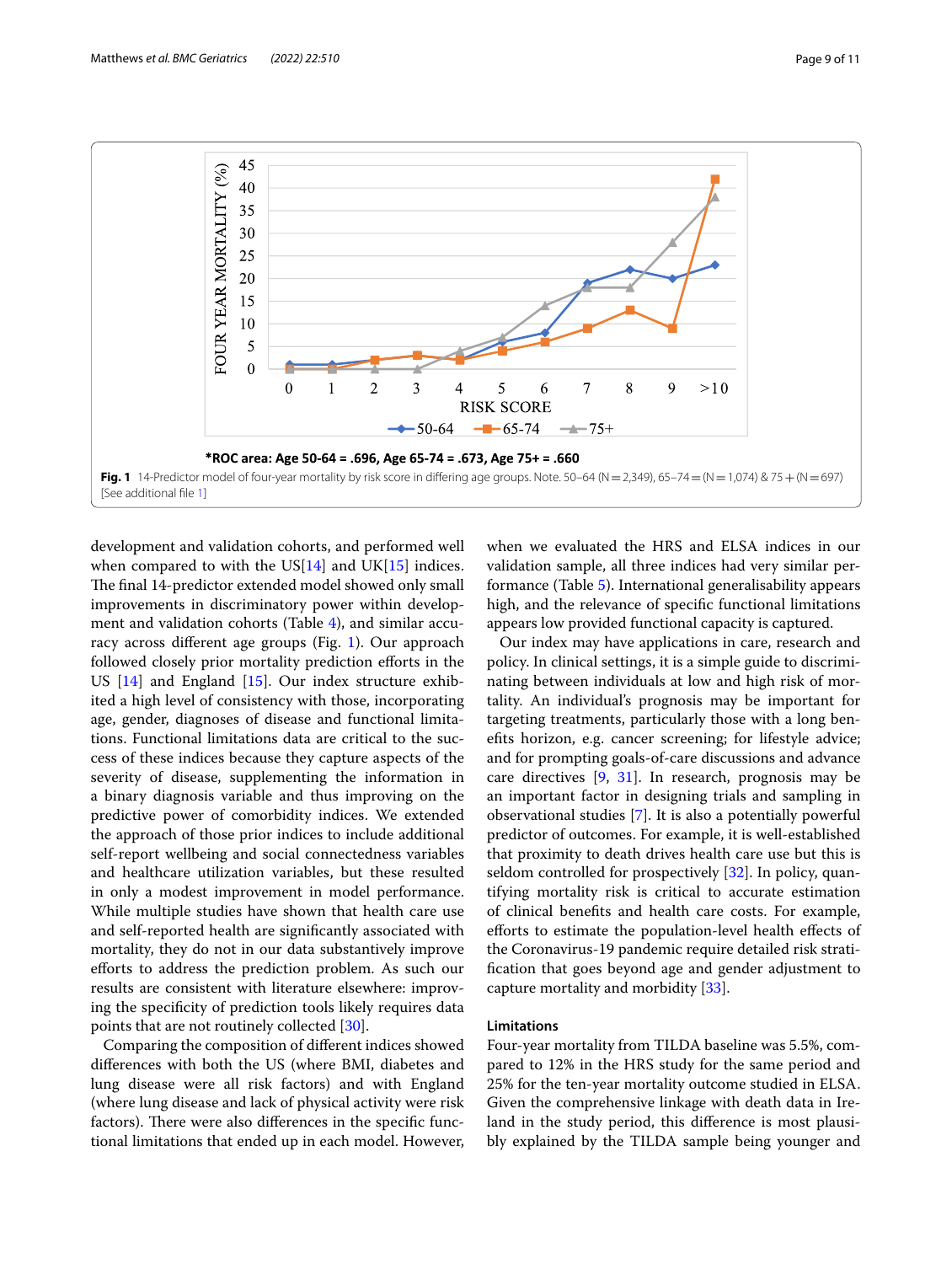healthier at recruitment; the age profle of the studies reflects Ireland's young population compared to other high-income countries  $[23]$  $[23]$ . This also meant that we had a much smaller number of cases on which to calculate the index. Smaller cell sizes increase the risk of uncertainty of the derived weights, which may harm generalisability. By splitting our sample into derivation and validation and comparing index performance in each, we show that internal validity is strong. By comparing performance of equivalent indices in other countries we show that external validity is strong. While it is possible that more cases in the data would change the weights and so improve the index performance, based on these internal and external comparisons there is no a priori reason to anticipate potential for large additional improvements. TILDA, like HRS, originally sampled community-dwelling adults, so the index will not be applicable in residential care populations. Future maturity of the TILDA sample, and updated GRO linkage, will allow us to investigate questions of sampling and sample size. For example, the timing of disease diagnosis, and the trajectories of lifestyle factors and functional difficulties, will likely be predictive of mortality. As the TILDA study adds more waves, and so investigators can employ some waves prior to baseline and have sufficient follow-up data, such analyses are planned. All included predictors are collected through self-report and interviews and may be exposed to recall error or bias. However, interviewer assistance, use of CAPI and data analysis methods are designed to combat this.

#### **Conclusion**

Our model comparisons with the US [[14\]](#page-10-11) and UK [[15](#page-10-12)] indices shows that our 12-predictor (original replication) model performed well, and this replication suggests that generalisability is high across countries. Our 14-predictor (extended) model showed modest improvements compared to the 12-predictor model, indicating that their statistical utility is similar.

Our final 14-variable index offers a potentially useful tool that can predict four-year mortality in older community-dwelling adults in the Republic of Ireland. It can be delivered during patient interactions without the need for a full clinical history and utilised to develop care strategies. It can also serve as an instrument for future epidemiological research and policy and be used as a comparator tool for international populations.

#### **Abbreviations**

TILDA: The Irish Longitudinal Study on Ageing; HRS: Health and Retirement Study; ELSA: English Longitudinal Study of Ageing; CAPI: Computer-assisted personal interview; EU: European Union; GRO: General Register's Office; CV: Cardiovascular; BIC: Bayesian Information Criteria; ED: Emergency Department; US: United States; UK: United Kingdom; ROC: Receiver operating characteristic.

#### **Supplementary Information**

The online version contains supplementary material available at [https://doi.](https://doi.org/10.1186/s12877-022-03196-z) [org/10.1186/s12877-022-03196-z.](https://doi.org/10.1186/s12877-022-03196-z)

<span id="page-9-1"></span>**Additional fle 1.** Statistical Methods and Variables included in Analysis.

#### **Acknowledgements**

Not applicable.

#### **Authors' contributions**

As per the criteria set by the International Committee of Medical Journal Editors (ICJME), SM and PM provided substantial contributions to the conception and design of the work; and the acquisition, analysis and interpretation of the data for the work. All authors worked on drafting and revising this work; gave fnal approval of this version to be published and agree to be accountable for all aspects of the work in ensuring that questions related to the accuracy or integrity of any part of the work are appropriately investigated and resolved.

#### **Funding**

The author(s) disclosed receipt of the following fnancial support for the research, authorship, and/or publication of this article: Health Research Board in Ireland (SDAP/2019/012 and ILP-PHR-2017–022). The funders played no role in the design, execution, analysis and interpretation of data, or the writing of the study.

#### **Availability of data and materials**

TILDA data can be accessed in two ways. Access to all data, including the mortality fle, is available only from the TILDA servers at Trinity College Dublin. Application for access can be made via their website: [https://tilda.tcd.ie/data/](https://tilda.tcd.ie/data/accessing-data/) [accessing-data/.](https://tilda.tcd.ie/data/accessing-data/) Access to a reduced, harmonized version of Waves 1–4 can be accessed on application here: [https://www.ucd.ie/issda/data/tilda/.](https://www.ucd.ie/issda/data/tilda/) TILDA recognizes replicability as an important part of science and on application can make available all.do fles and data used in this study.

#### **Declarations**

#### **Ethics approval and consent to participate**

The TILDA study was approved by the Faculty of Health Sciences Research Ethics Committee at Trinity College Dublin and all participants gave informed written consent. All methods were performed in accordance with the relevant guidelines and regulations as per the Declaration of Helsinki.

#### **Consent for publication**

Not applicable.

#### **Competing interests**

All authors have stated that they have no competing interests.

#### **Author details**

<sup>1</sup> Centre for Health Policy and Management, Trinity College Dublin, 3-4 Foster PlaceDublin 2, Dublin, Ireland. <sup>2</sup>The Irish Longitudinal Study On Ageing, Trinity College Dublin, Dublin, Ireland. <sup>3</sup> Economic and Social Research Institute (ESRI), Dublin, Ireland. 4 Cicely Saunders Institute Of Palliative Care, Policy & Rehabilitation, London, UK.

#### Received: 17 November 2021 Accepted: 3 June 2022 Published online: 21 June 2022

#### **References**

- <span id="page-9-0"></span>Dall TM, Gallo PD, Chakrabarti R, West T, Semilla AP, Storm MV. An aging population and growing disease burden will require a large and specialized health care workforce by 2025. Health Aff (Millwood). 2013;32(11):2013–20.
- 2. McPake B, Mahal A. Addressing the Needs of an Aging Population in the Health System: The Australian Case. Health Syst Reform. 2017;3(3):236–47.